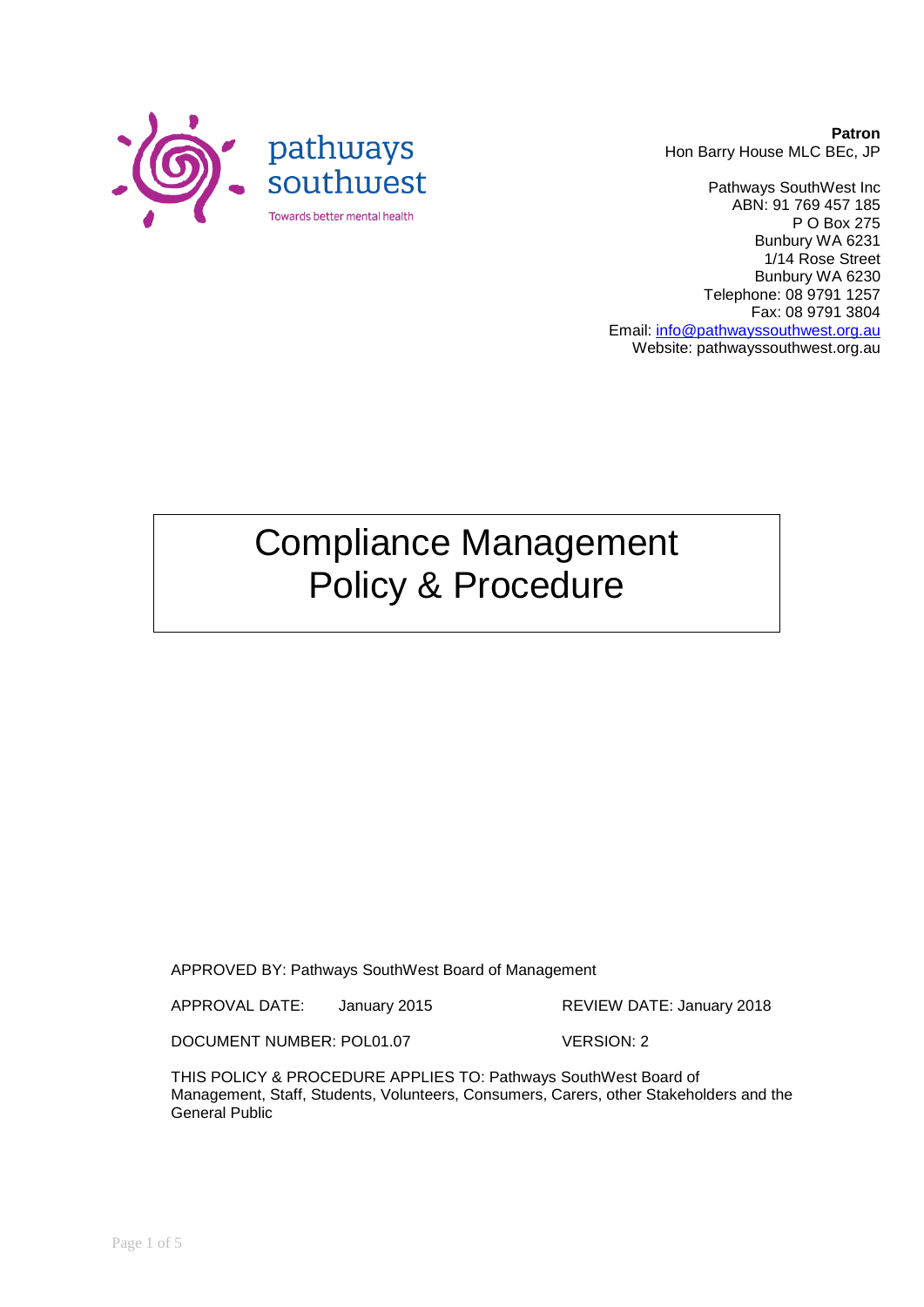# **Compliance Management Framework**

# **Policy and Procedure**

## **Policy**

This policy governs the compliance framework that is based upon the following elements of the Australian Standard AS3806.

This compliance framework is based upon the following elements of Australian Standard AS3806.

- structural Pathways SouthWest's commitment to, and establishment of, a Compliance Framework;
- operational identification, implementation and reporting requirements; and
- maintenance education, monitoring and review of existing processes.

The policy may not be applied to, and does not override, matters covered by regulations and legislation applicable to Pathways SouthWest and the not-for-profit sector generally. This policy is to be read in conjunction with the strategic plan, which is the tool used by the orgainsation to ensure compliance.

### **Procedures**

### **Appointment of Officers**

## **Compliance Officer (Business Manager)**

The Compliance Officer must be a member of Pathways SouthWest Management team, and will be responsible for overseeing Pathways SouthWest's statutory obligations and the establishment and co-ordination of Pathways SouthWest's Compliance Framework. This includes:

- identification of the legislation that impacts on all areas of Pathways SouthWest;
- reviewing processes and procedures to integrate the day-to-day operations of Pathways SouthWest with statutory obligations;
- conducting regular risk assessments on the impact and exposure of the legislation to each area;
- identification of the manager responsible for each legislation;
- ensuring appropriate rankings of identified risk areas;
- maintaining a legislative database;
- ensuring that a Compliance Action Plan is completed and issues addressed in a satisfactory and timely manner and that regular reviews of Pathways SouthWest's Compliance Program, as well as internal audits are conducted;
- providing assistance and support in all areas of compliance;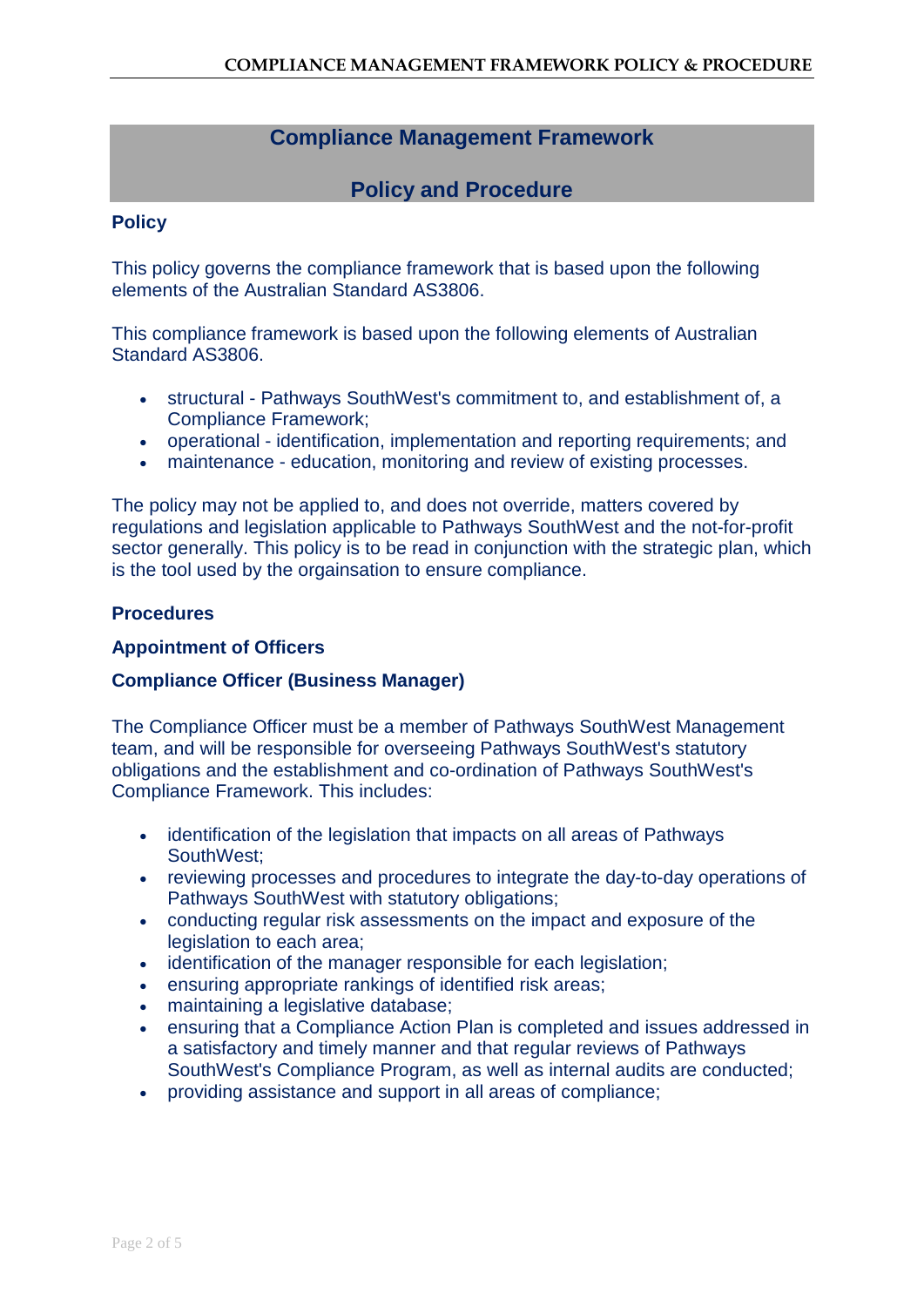- delivering education and training in the area of compliance management, covering individual responsibilities, reporting and communication methods;
- establishing a process of continuous improvement with reporting of noncompliance matters, and recognition for high compliance standards;
- investigating and monitoring identified non-compliance matters confidentially, with ensuring that all issues are reported to appropriate parties in a timely manner;
- where appropriate, incorporate compliance effectiveness into performance management;
- acting as the main point of contact for any Pathways SouthWest employees wishing to confidentially report any non-compliance matters for investigation, in line with the Whistleblowers legislation.

## **Responsible Officer (Service Delivery Manager)**

The Responsible Officer will work closely with the Compliance Officer and will have responsibility for:

- providing guidance and support to all employees;
- monitoring legislation, regulations and codes for any changes or new statutory requirements;
- reporting non-compliance issues, whether systemic, recurring or one-off to the Compliance Officer;
- liaising with external parties; and
- ensuring that legislative requirements are met throughout Pathways SouthWest.
- communicating with relevant employees and management on compliance requirements;
- monitoring changes in internal processes to ensure that compliance is not negatively impacted;
- advising the Management Team wit regard to training and development needs;
- providing information when required for the establishment of a compliance legislative database;
- facilitating changes to policy that may impact on Pathways SouthWest's compliance requirements;
- reporting non-compliance issues, whether systemic, recurring or one-off to the Management team; and
- working the Compliance Officer to ensure all areas within the organisation are compliant.

## **Pathways SouthWest Staff**

All staff are responsible for compliance within their own job roles or areas of management.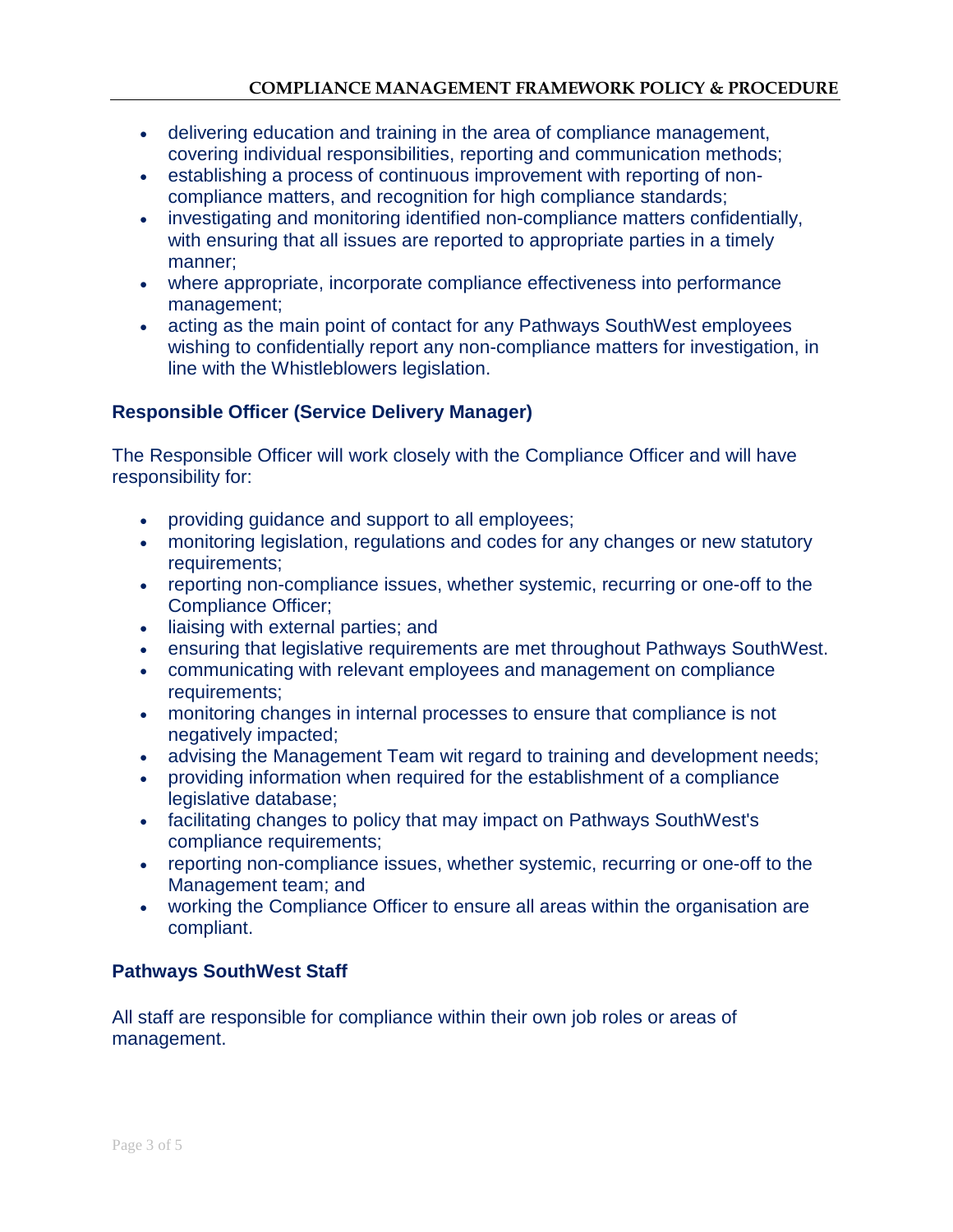#### **Elements of the Compliance Framework**

The compliance framework is comprised of four key components:

#### **Implementation and Identification**

The Compliance Officer will develop and maintain a central database of all identified legislation, statutes, procedures, regulations and codes of conduct with which Pathways SouthWest must be compliant, including but not limited to:

- areas within Pathways SouthWest that are affected by each compliance area;
- penalties for non-compliance;
- processes and procedures currently in place to ensure compliance;
- identifiable gaps in the current processes;
- risk ranking of statutory obligations and any identified gaps;
- last review date; and
- Responsible Officer details.

The Management team will risk assess identified statutory obligations based on Pathways SouthWest's Risk Management Policy, so that resources may be targeted to those areas where the greatest potential exposure lies.

Areas identified as non-compliant will be recorded in the Compliance Action Plan utilising the Genral Risk Asessment form as requiring attention to help determine the course of action required.

#### **Monitoring and Reporting**

Compliance changes occur constantly to reflect changes in both internal processes and statutory guidelines. Responsibility for compliance lies with all employees and as such the reporting of these changes will occur through existing management reporting structures.

Ongoing consultation will be required between the Compliance Officer, Responsible Officers and all other employees to ensure Pathways SouthWest is adhering to statutory requirements at all times.

Ongoing communication and consultation processes may include:

- with support from Management team will monitor legislation, regulations and codes for any changes or new statutory requirements;
- the Management team will monitor changes in internal processes to ensure that compliance is not negatively impacted;
- significant non-compliance issues, whether systemic and recurring or one-off, must be reported to the Management team, upon which a risk assessment will be conducted;